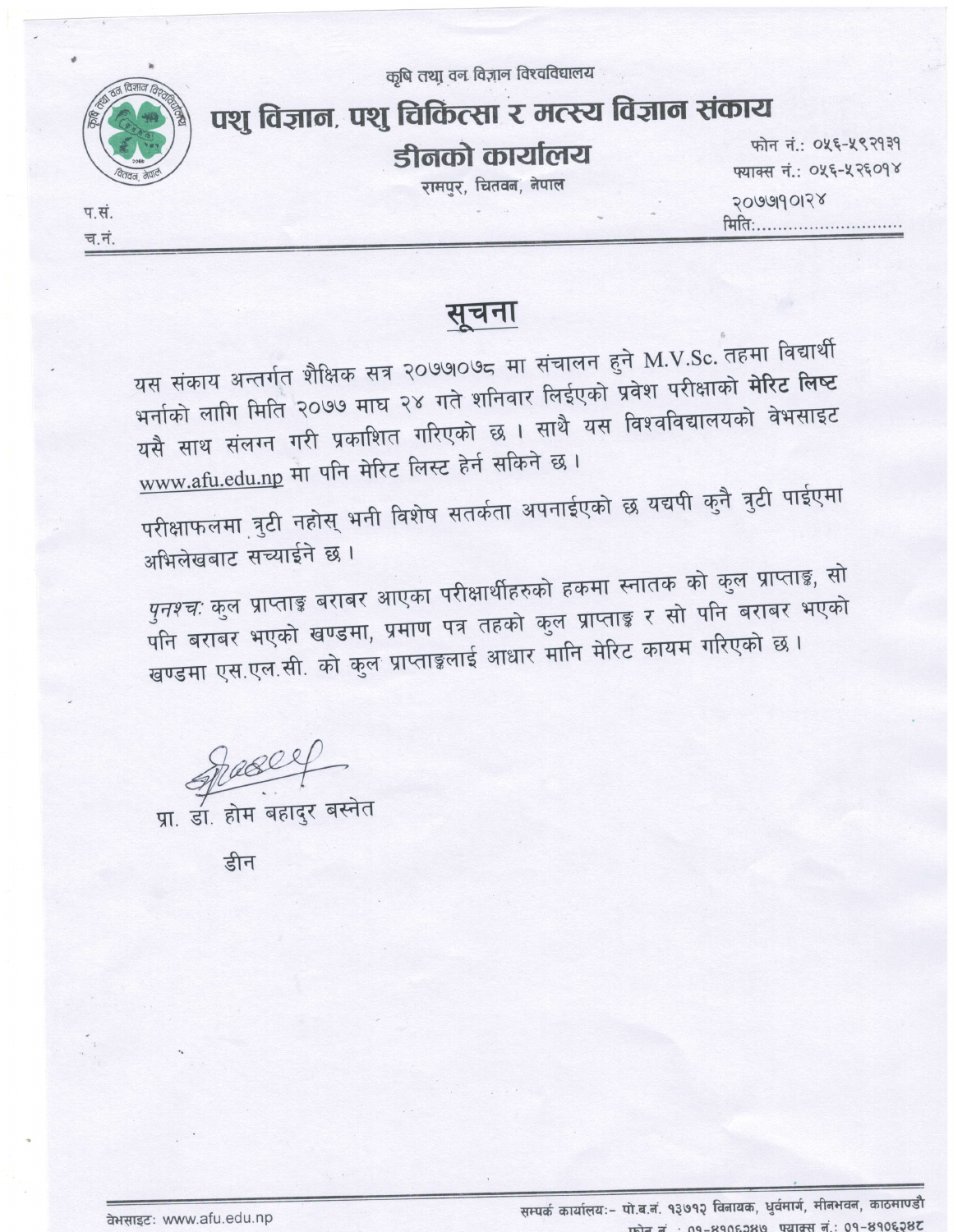## **Agriculture and Forestry University**

**Faculty of Animal Science, Veterinary Science and Fisheries**

**OFFICE OF THE DEAN**

**Rampur, Chitwan**

Tel: 056 592131, Web: www.afu.edu.np

## **MERIT SHEET M.V.SC. ENTRANCE EXAMINATION 2077**

**Date: 2077.10.24**

|                | Regd. |                |                           |        | <b>Entrance</b> | U.G.% or   |         |                         |
|----------------|-------|----------------|---------------------------|--------|-----------------|------------|---------|-------------------------|
| <b>S.N.</b>    | No.   | Roll           | <b>Name</b>               | Gender | <b>Score</b>    | <b>GPA</b> | UG%     | <b>RANK</b>             |
| $\mathbf{1}$   | 107   | 120            | Susmita Bishankhae        | F      | 72              | 3.87       | 86.1845 | $\mathbf{1}$            |
| $\overline{2}$ | 85    | 78             | Roshan Bashyal            | M      | 70              | 80.71      | 80.7100 | $\overline{2}$          |
| 3              | 234   | 45             | Ishwari Tiwari            | F      | 69              | 82.32      | 82.3200 | $\overline{\mathbf{3}}$ |
| 4              | 66    | 9              | Anil Regmi                | M      | 68              | 3.83       | 85.0445 | $\overline{\mathbf{4}}$ |
| 5              | 68    | 64             | Nishan Aryal              | M      | 68              | 3.69       | 81.1805 | 5                       |
| 6              | 62    | 98             | Shchin Upadhayaya         | M      | 66              | 3.69       | 81.1805 | 6                       |
| $\overline{7}$ | 147   | 55             | Milan Poudel              | M      | 66              | 3.52       | 76.7520 | $\overline{7}$          |
| 8              | 153   | 116            | Sushan Dhakal             | M      | 65              | 3.58       | 78.2820 | 8                       |
| 9              | 189   | 69             | Pratik Gautam             | M      | 65              | 77.21      | 77.2100 | 9                       |
| 10             | 244   | 19             | Asmin Khulal              | M      | 65              | 3.38       | 73.3220 | 10                      |
| 11             | 27    | 122            | <b>Uddab Poudel</b>       | M      | 64              | 84.18      | 84.1800 | 11                      |
| 12             | 241   | 71             | Rajash Neupane            | M      | 64              | 82.7       | 82.7000 | 12                      |
| 13             | 57    | 48             | <b>Keshav Kharel</b>      | M      | 64              | 78.5       | 78.5000 | 13                      |
| 14             | 155   | 58             | Nagendra Bdr. Dahal       | M      | 64              | 3.51       | 76.5005 | 14                      |
| 15             | 52    | 67             | Parikshya Gurung          | M      | 63              | 3.87       | 86.1845 | 15                      |
| 16             | 18    | 72             | Raju Prasad Neupane       | M      | 63              | 3.71       | 81.7205 | 16                      |
| 17             | 65    | 70             | Raj Kumar Tharu           | M      | 63              | 76.11      | 76.1100 | 17                      |
| 18             | 149   | 104            | Subash Sapkota            | M      | 63              | 3.42       | 74.2820 | 18                      |
| 19             | 21    | 21             | <b>Bal Krishna Pandey</b> | M      | 62              | 3.79       | 83.9205 | 19                      |
| 20             | 216   | 121            | Tanuja Sapkota            | F      | 61              | 3.83       | 85.0445 | 20                      |
| 21             | 210   | 5              | Aditi Pandey              | F      | 61              | 81.19      | 81.1900 | 21                      |
| 22             | 86    | 4              | Abinash Bhattarai         | M      | 61              | 79.04      | 79.0400 | 22                      |
| 23             | 251   | 47             | Kashyap Adhikari          | M      | 60              | 82.01      | 82.0100 | 23                      |
| 24             | 90    | $\overline{7}$ | Amik Shrestha             | M      | 60              | 3.71       | 81.7205 | 24                      |
| 25             | 88    | 56             | Mukesh G.C.               | M      | 60              | 3.67       | 80.6445 | 25                      |
| 26             | 152   | 12             | Anup Shrestha             | M      | 60              | 3.56       | 77.7680 | 26                      |
| 27             | 208   | 96             | Saurav Pantha             | M      | 59              | 83.2       | 83.2000 | 27                      |
| 28             | 26    | 62             | Nirvik Nyaupane           | M      | 59              | 82.88      | 82.8800 | 28                      |
| 29             | 209   | 27             | <b>Bickal Gautam</b>      | M      | 59              | 82.21      | 82.2100 | 29                      |
| 30             | 121   | 82             | Sachin Regmi              | M      | 59              | 3.71       | 81.7205 | 30                      |
| 31             | 177   | 105            | Subash V.K.               | M      | 59              | 3.15       | 68.1125 | 31                      |
| 32             | 256   | 107            | Sudiksha Pandit           | F      | 58              | 85.05      | 85.0500 | 32                      |
| 33             | 179   | 32             | <b>Binod Pokhrel</b>      | M      | 58              | 3.74       | 82.5380 | 33                      |
| 34             | 228   | 13             | Anushka Raj bhandari      | F      | 57              | 83.42      | 83.4200 | 34                      |
| 35             | 83    | 10             | Anish Pathak              | M      | 57              | 78.33      | 78.3300 | 35                      |
| 36             | 142   | 35             | <b>Bishal Pathak</b>      | M      | 57              | 3.24       | 70.0880 | 36                      |
| 37             | 92    | 65             | Padam Tandan              | M      | 56              | 3.79       | 83.9205 | 37                      |